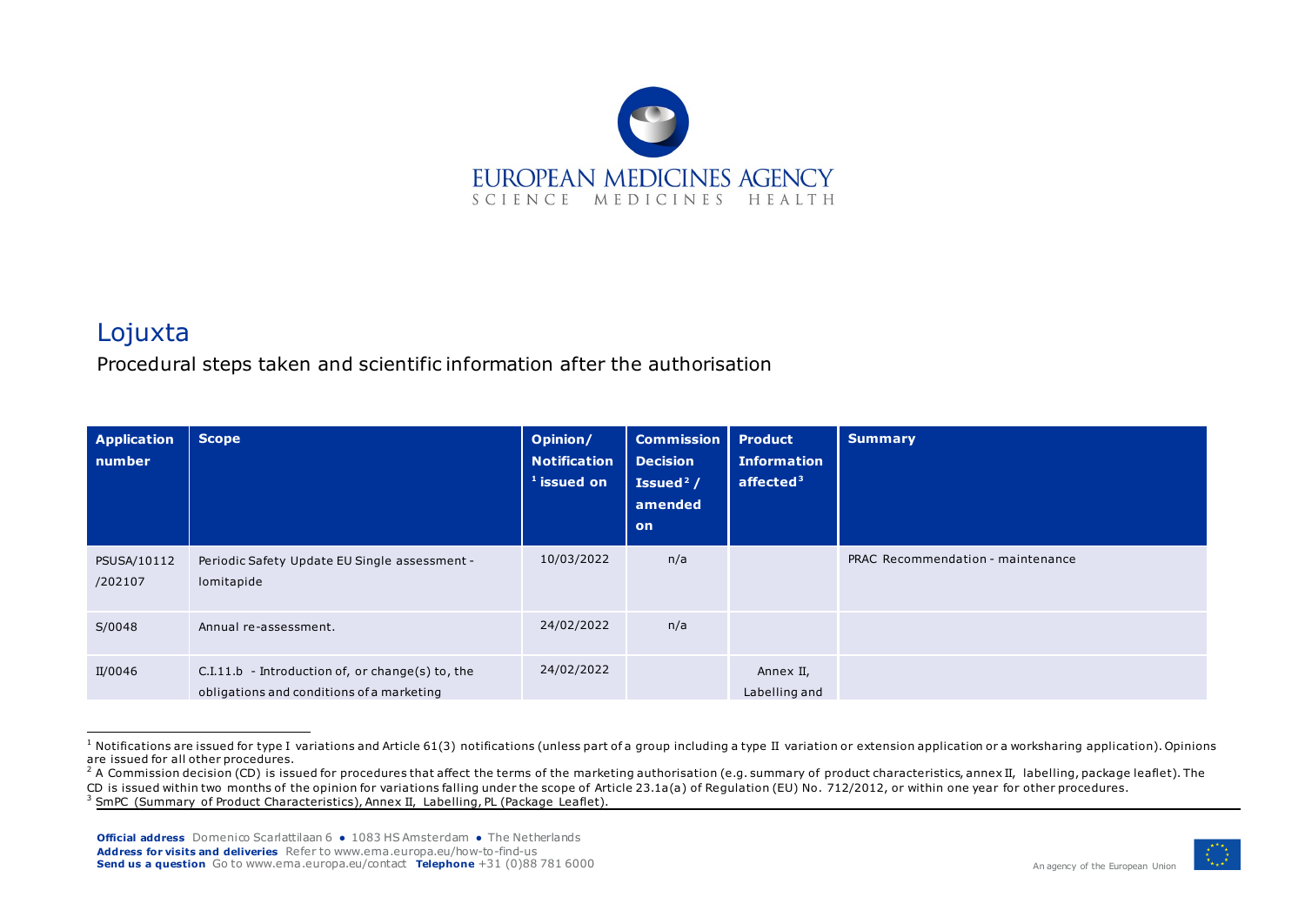|                        | authorisation, including the RMP - Implementation of<br>change(s) which require to be further substantiated<br>by new additional data to be submitted by the MAH<br>where significant assessment is required                                                                                                                                                                                                                                                                                                                                                                                                                                                                                                                                                                                                                                                                        |            |            | PL       |                                                                                                                                                                                                                               |
|------------------------|-------------------------------------------------------------------------------------------------------------------------------------------------------------------------------------------------------------------------------------------------------------------------------------------------------------------------------------------------------------------------------------------------------------------------------------------------------------------------------------------------------------------------------------------------------------------------------------------------------------------------------------------------------------------------------------------------------------------------------------------------------------------------------------------------------------------------------------------------------------------------------------|------------|------------|----------|-------------------------------------------------------------------------------------------------------------------------------------------------------------------------------------------------------------------------------|
| IA/0050                | A.5.b - Administrative change - Change in the name<br>and/or address of a manufacturer/importer of the<br>finished product, including quality control sites<br>(excluding manufacturer for batch release)                                                                                                                                                                                                                                                                                                                                                                                                                                                                                                                                                                                                                                                                           | 08/11/2021 | n/a        |          |                                                                                                                                                                                                                               |
| II/0047                | Introduction of an enhanced pharmacovigilance<br>system to evaluate the occurrence and outcomes of<br>pregnancy in females of reproductive potential<br>treated with lomitapide who decide to continue the<br>pregnancy following advice from a<br>teratologist/clinician, replacing the currently agreed<br>Pregnancy Exposure Register (PER), which is listed<br>as part of the specific obligations in the Annex II.<br>The RMP version 6.5 has also been submitted. In<br>addition, the MAH took the opportunity to introduce<br>minor administrative changes.<br>C.I.11.b - Introduction of, or change(s) to, the<br>obligations and conditions of a marketing<br>authorisation, including the RMP - Implementation of<br>change(s) which require to be further substantiated<br>by new additional data to be submitted by the MAH<br>where significant assessment is required | 28/10/2021 | 03/12/2021 | Annex II | Annex II E is being amended to delete the Pregnancy<br>exposure registry, which is being replaced by an updated<br>Pharmacovigilance system, which introduces also<br>congenital anomalies as an outcome of primary interest. |
| PSUSA/10112<br>/202007 | Periodic Safety Update EU Single assessment -<br>lomitapide                                                                                                                                                                                                                                                                                                                                                                                                                                                                                                                                                                                                                                                                                                                                                                                                                         | 11/03/2021 | n/a        |          | PRAC Recommendation - maintenance                                                                                                                                                                                             |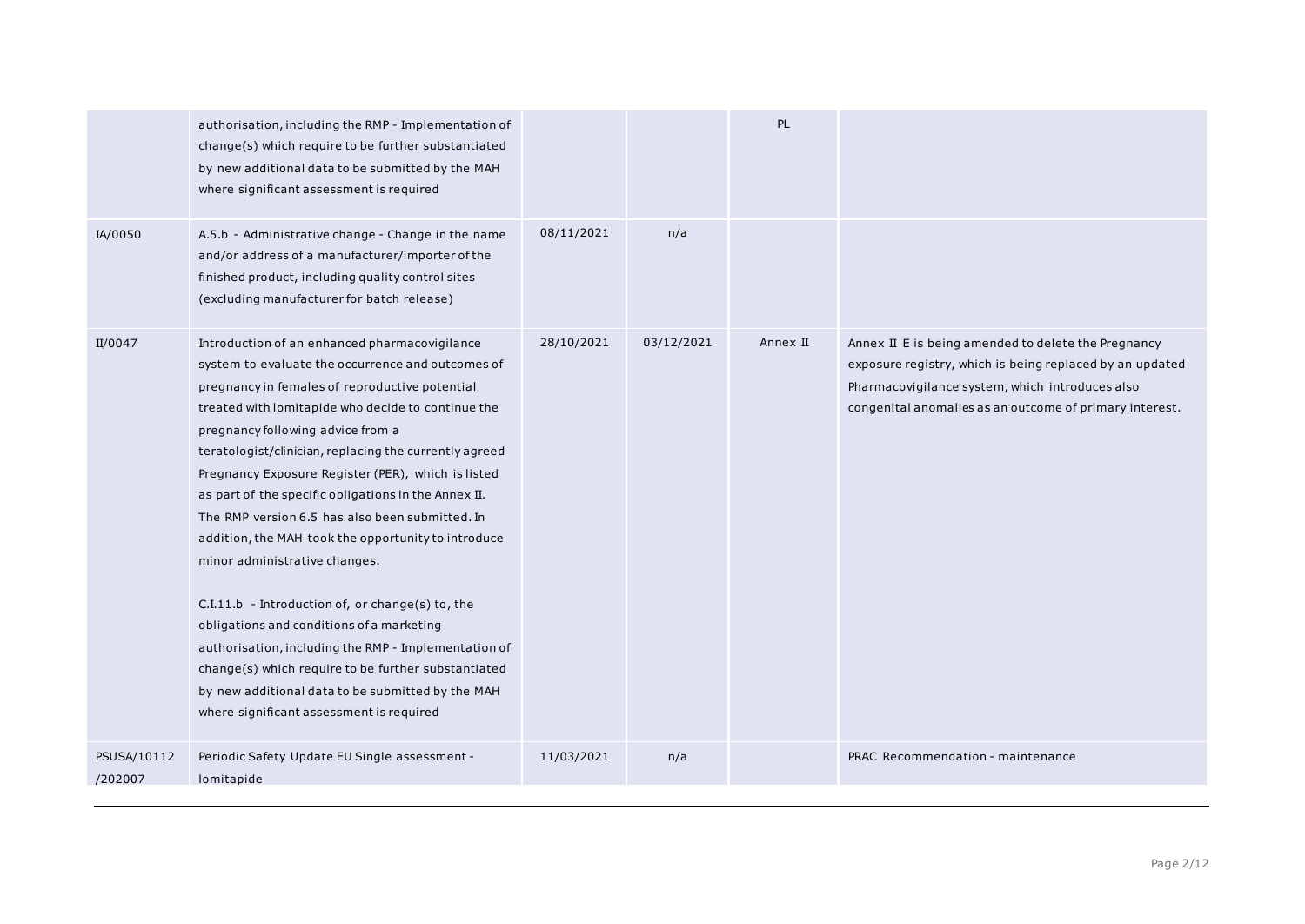| S/0043                 | 7th annual re-assessment                                                                                                                                                                                                                                                                                                                                                                                                                                                                                                   | 28/01/2021 | n/a        |                              | The CHMP, having reviewed the evidence of compliance<br>with the specific obligations and the impact of the data<br>submitted by the MAH on the benefit/risk profile of the<br>medicinal product, concluded that marketing authorisation<br>of Lojuxta should be maintained. |
|------------------------|----------------------------------------------------------------------------------------------------------------------------------------------------------------------------------------------------------------------------------------------------------------------------------------------------------------------------------------------------------------------------------------------------------------------------------------------------------------------------------------------------------------------------|------------|------------|------------------------------|------------------------------------------------------------------------------------------------------------------------------------------------------------------------------------------------------------------------------------------------------------------------------|
| IAIN/0045              | A.1 - Administrative change - Change in the name<br>and/or address of the MAH                                                                                                                                                                                                                                                                                                                                                                                                                                              | 07/12/2020 | 03/12/2021 | SmPC,<br>Labelling and<br>PL |                                                                                                                                                                                                                                                                              |
| IA/0042                | A.7 - Administrative change - Deletion of<br>manufacturing sites                                                                                                                                                                                                                                                                                                                                                                                                                                                           | 21/08/2020 | n/a        |                              |                                                                                                                                                                                                                                                                              |
| IA/0041/G              | This was an application for a group of variations.<br>B.I.b.1.c - Change in the specification parameters<br>and/or limits of an AS, starting<br>material/intermediate/reagent - Addition of a new<br>specification parameter to the specification with its<br>corresponding test method<br>B.I.b.1.d - Change in the specification parameters<br>and/or limits of an AS, starting<br>material/intermediate/reagent - Deletion of a non-<br>significant specification parameter (e.g. deletion of<br>an obsolete parameter) | 04/08/2020 | n/a        |                              |                                                                                                                                                                                                                                                                              |
| S/0036                 | Annual re-assessment.                                                                                                                                                                                                                                                                                                                                                                                                                                                                                                      | 26/03/2020 | n/a        |                              |                                                                                                                                                                                                                                                                              |
| PSUSA/10112<br>/201907 | Periodic Safety Update EU Single assessment -<br>lomitapide                                                                                                                                                                                                                                                                                                                                                                                                                                                                | 13/02/2020 | n/a        |                              | PRAC Recommendation - maintenance                                                                                                                                                                                                                                            |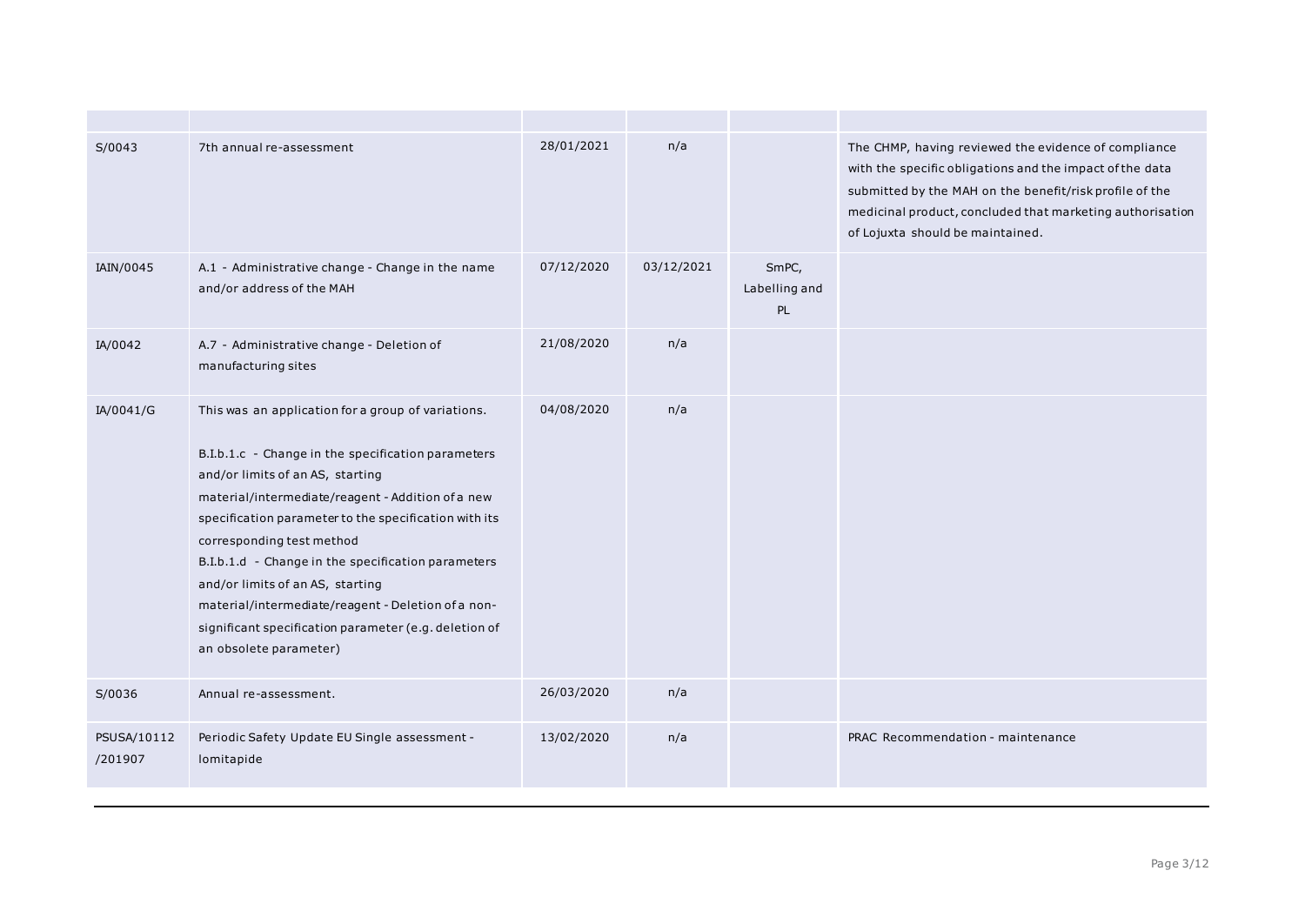| IA/0040/G | This was an application for a group of variations.<br>A.7 - Administrative change - Deletion of<br>manufacturing sites<br>A.7 - Administrative change - Deletion of<br>manufacturing sites<br>A.7 - Administrative change - Deletion of<br>manufacturing sites<br>A.7 - Administrative change - Deletion of<br>manufacturing sites<br>A.7 - Administrative change - Deletion of<br>manufacturing sites<br>A.7 - Administrative change - Deletion of                                                                                                                                                                                                                                                                             | 23/01/2020 | 09/03/2020 | Annex II and<br>PL |
|-----------|---------------------------------------------------------------------------------------------------------------------------------------------------------------------------------------------------------------------------------------------------------------------------------------------------------------------------------------------------------------------------------------------------------------------------------------------------------------------------------------------------------------------------------------------------------------------------------------------------------------------------------------------------------------------------------------------------------------------------------|------------|------------|--------------------|
|           | manufacturing sites                                                                                                                                                                                                                                                                                                                                                                                                                                                                                                                                                                                                                                                                                                             |            |            |                    |
| IA/0039/G | This was an application for a group of variations.<br>B.II.b.2.a - Change to importer, batch release<br>arrangements and quality control testing of the FP -<br>Replacement/addition of a site where batch<br>control/testing takes place<br>B.III.1.b.2 - Submission of a new/updated or<br>deletion of Ph. Eur. TSE Certificate of Suitability -<br>New certificate for a starting<br>material/reagent/intermediate/or excipient from a<br>new or an already approved manufacturer<br>B.III.1.b.2 - Submission of a new/updated or<br>deletion of Ph. Eur. TSE Certificate of Suitability -<br>New certificate for a starting<br>material/reagent/intermediate/or excipient from a<br>new or an already approved manufacturer | 11/12/2019 | n/a        |                    |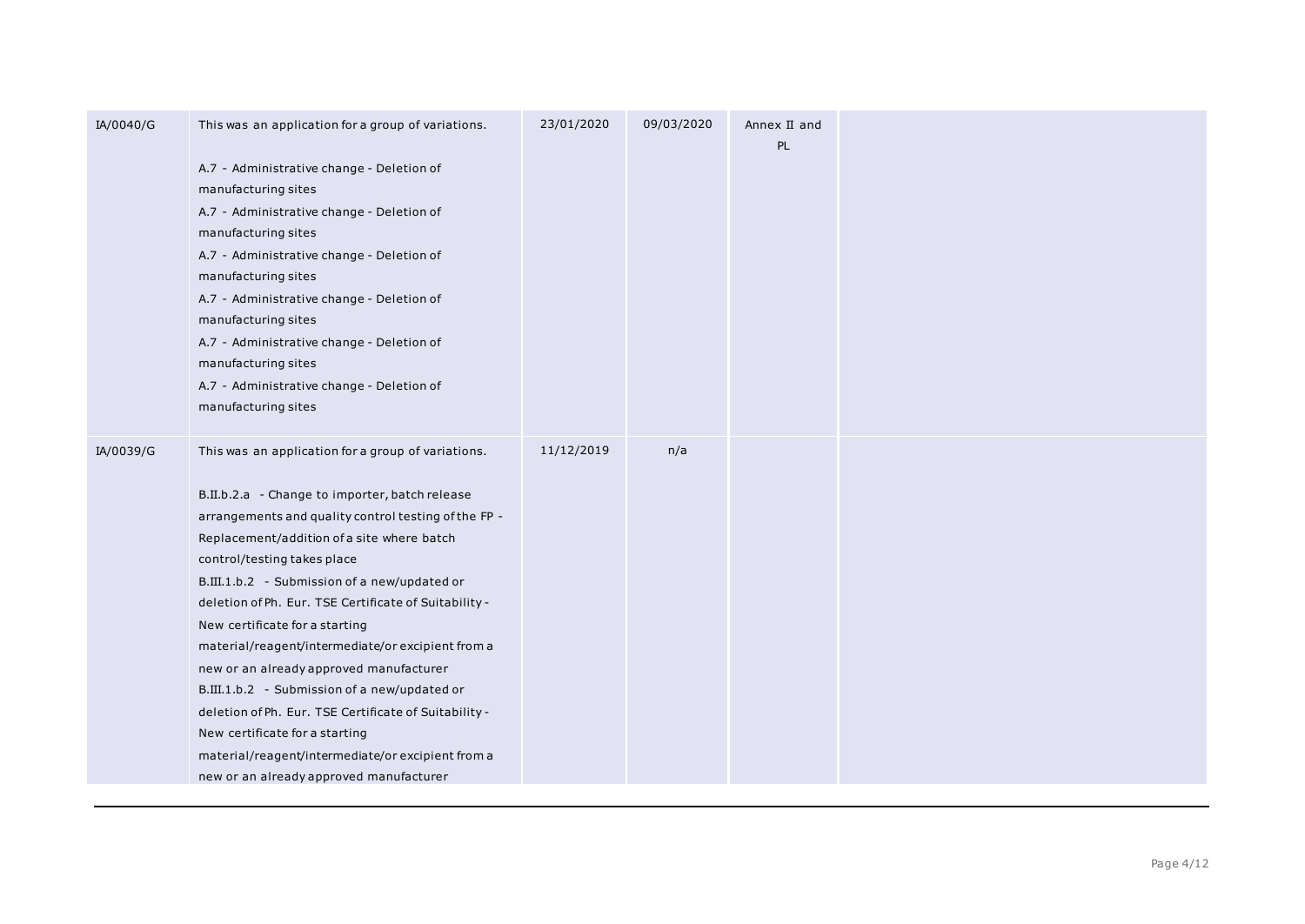|           | B.III.1.b.2 - Submission of a new/updated or<br>deletion of Ph. Eur. TSE Certificate of Suitability -<br>New certificate for a starting<br>material/reagent/intermediate/or excipient from a<br>new or an already approved manufacturer<br>B.III.1.b.2 - Submission of a new/updated or<br>deletion of Ph. Eur. TSE Certificate of Suitability -<br>New certificate for a starting<br>material/reagent/intermediate/or excipient from a<br>new or an already approved manufacturer<br>B.III.1.b.3 - Submission of a new/updated or<br>deletion of Ph. Eur. TSE Certificate of Suitability -<br>Updated certificate from an already approved<br>manufacturer |            |     |  |  |
|-----------|-------------------------------------------------------------------------------------------------------------------------------------------------------------------------------------------------------------------------------------------------------------------------------------------------------------------------------------------------------------------------------------------------------------------------------------------------------------------------------------------------------------------------------------------------------------------------------------------------------------------------------------------------------------|------------|-----|--|--|
|           | B.III.1.b.3 - Submission of a new/updated or<br>deletion of Ph. Eur. TSE Certificate of Suitability -<br>Updated certificate from an already approved<br>manufacturer<br>B.III.1.b.3 - Submission of a new/updated or<br>deletion of Ph. Eur. TSE Certificate of Suitability -<br>Updated certificate from an already approved<br>manufacturer<br>B.III.1.b.4 - Submission of a new/updated or<br>deletion of Ph. Eur. TSE Certificate of Suitability -<br>Deletion of certificates (in case multiple certificates<br>exist per material)                                                                                                                   |            |     |  |  |
| IA/0038/G | This was an application for a group of variations.<br>B.II.b.2.a - Change to importer, batch release<br>arrangements and quality control testing of the FP -                                                                                                                                                                                                                                                                                                                                                                                                                                                                                                | 27/11/2019 | n/a |  |  |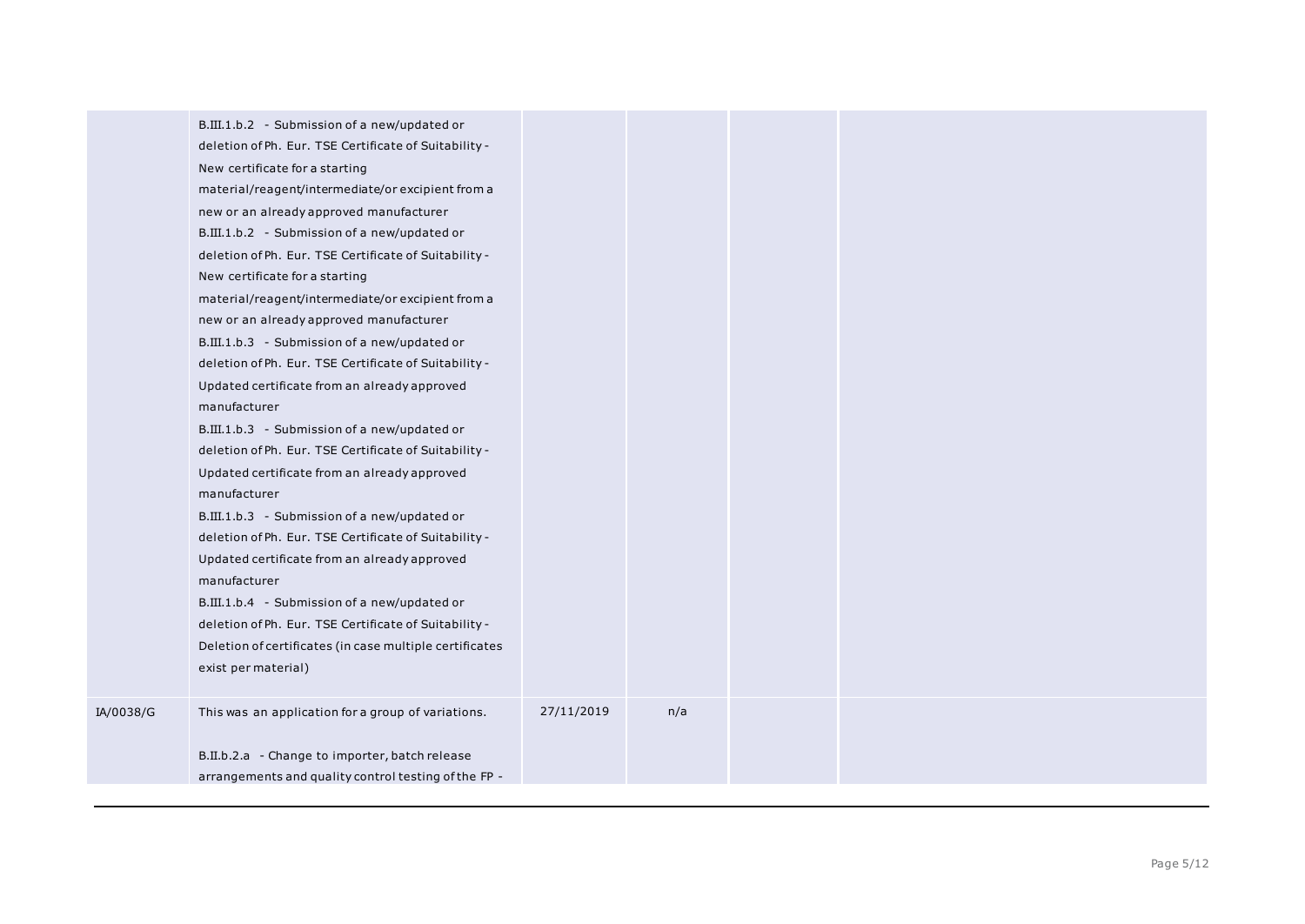|                        | Replacement/addition of a site where batch<br>control/testing takes place<br>B.II.d.1.a - Change in the specification parameters<br>and/or limits of the finished product - Tightening of<br>specification limits<br>B.II.d.2.a - Change in test procedure for the finished<br>product - Minor changes to an approved test<br>procedure<br>B.II.d.2.a - Change in test procedure for the finished<br>product - Minor changes to an approved test<br>procedure |            |            |                    |                                   |
|------------------------|---------------------------------------------------------------------------------------------------------------------------------------------------------------------------------------------------------------------------------------------------------------------------------------------------------------------------------------------------------------------------------------------------------------------------------------------------------------|------------|------------|--------------------|-----------------------------------|
| IAIN/0035              | B.II.b.2.c.1 - Change to importer, batch release<br>arrangements and quality control testing of the FP -<br>Replacement or addition of a manufacturer<br>responsible for importation and/or batch release -<br>Not including batch control/testing                                                                                                                                                                                                            | 11/04/2019 | n/a        |                    |                                   |
| IAIN/0034/G            | This was an application for a group of variations.<br>B.II.b.1.a - Replacement or addition of a<br>manufacturing site for the FP - Secondary packaging<br>site<br>B.II.b.2.c.1 - Change to importer, batch release<br>arrangements and quality control testing of the FP -<br>Replacement or addition of a manufacturer<br>responsible for importation and/or batch release -<br>Not including batch control/testing                                          | 11/04/2019 | 09/03/2020 | Annex II and<br>PL |                                   |
| PSUSA/10112<br>/201807 | Periodic Safety Update EU Single assessment -<br>lomitapide                                                                                                                                                                                                                                                                                                                                                                                                   | 14/02/2019 | n/a        |                    | PRAC Recommendation - maintenance |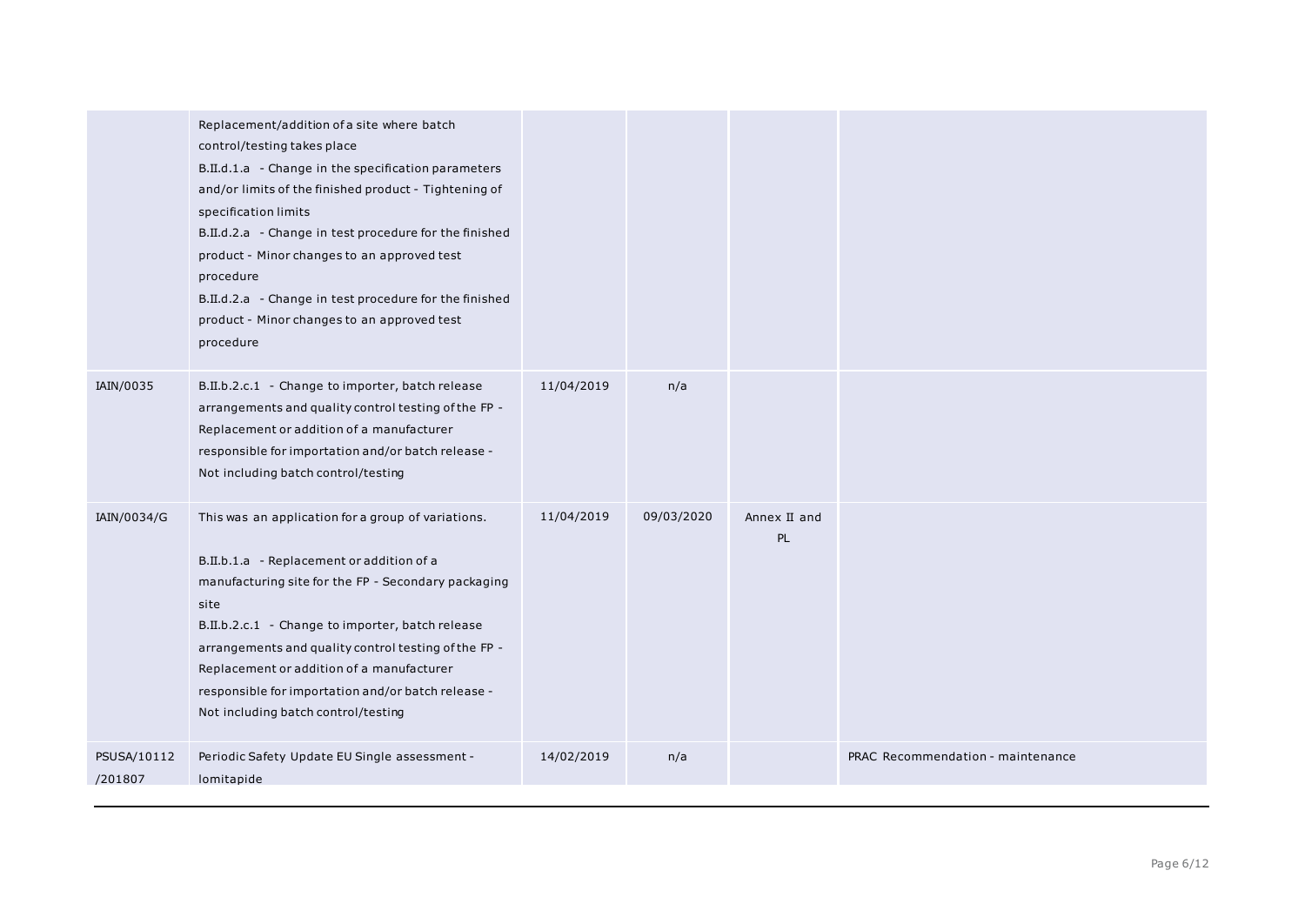| S/0032  | 5th annual re-assessment                                                                                                                        | 31/01/2019 | n/a        |                                        | The CHMP, having reviewed the evidence of compliance<br>with the specific obligations and the impact of the data<br>submitted by the MAH on the benefit/risk profile of the<br>medicinal product, concluded that Marketing Authorisation<br>under exceptional circumstances of Lojuxta should be<br>maintained.                                                                                                                                                                                                                                                                                                                                                                                                                                                                                                                                           |
|---------|-------------------------------------------------------------------------------------------------------------------------------------------------|------------|------------|----------------------------------------|-----------------------------------------------------------------------------------------------------------------------------------------------------------------------------------------------------------------------------------------------------------------------------------------------------------------------------------------------------------------------------------------------------------------------------------------------------------------------------------------------------------------------------------------------------------------------------------------------------------------------------------------------------------------------------------------------------------------------------------------------------------------------------------------------------------------------------------------------------------|
| T/0031  | Transfer of Marketing Authorisation                                                                                                             | 27/07/2018 | 27/08/2018 | SmPC,<br>Labelling and<br>PL           |                                                                                                                                                                                                                                                                                                                                                                                                                                                                                                                                                                                                                                                                                                                                                                                                                                                           |
| IB/0030 | B.II.f.1.b.1 - Stability of FP - Extension of the shelf<br>life of the finished product - As packaged for sale<br>(supported by real time data) | 14/06/2018 | 27/08/2018 | <b>SmPC</b>                            |                                                                                                                                                                                                                                                                                                                                                                                                                                                                                                                                                                                                                                                                                                                                                                                                                                                           |
| R/0029  | Renewal of the marketing authorisation.                                                                                                         | 22/02/2018 | 23/04/2018 | SmPC, Annex<br>II, Labelling<br>and PL | Based on the review of data on quality, safety and efficacy,<br>the CHMP considered that the benefit-risk balance of<br>Lojuxta in the approved indication remains favourable, but<br>recommended that one additional five-year renewal be<br>required based on the following pharmacovigilance<br>grounds:<br>Lojuxta was granted a Marketing Authorisation<br>under exceptional circumstances and the MAH committed<br>to complete a number of post-approval commitments<br>within agreed timeframes. One specific obligation is still<br>pending, due to the fact that two registries (LOWER and<br>PER) are still ongoing, which will generate further clinical<br>(safety and effectiveness) data.<br>Further, considering the safety profile of Lojuxta,<br>the MAH was requested to continue to submit yearly PSURs<br>unless otherwise specified. |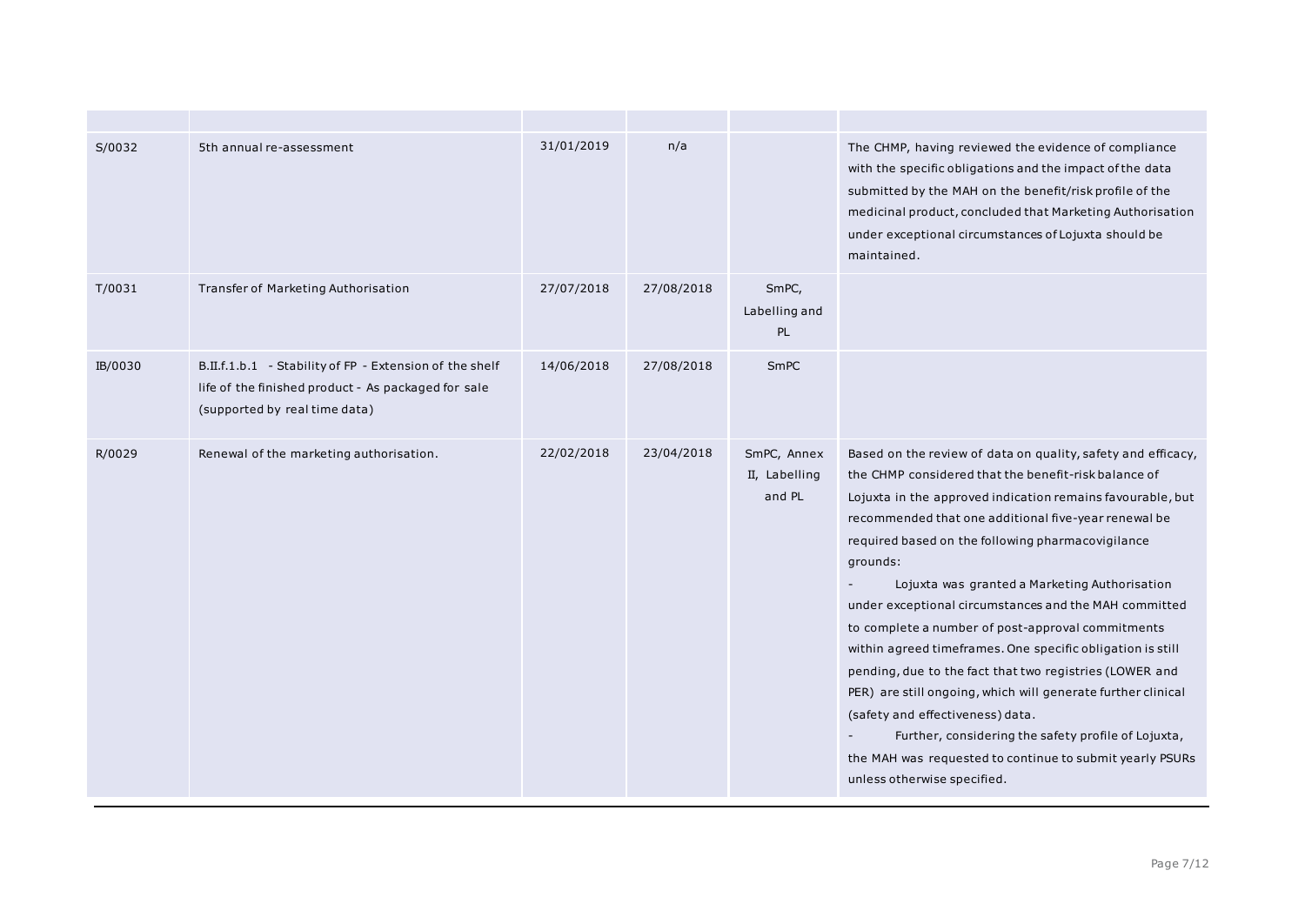| II/0028                | B.I.a.1.g - Change in the manufacturer of AS or of a<br>starting material/reagent/intermediate for AS -<br>Introduction of a new manufacturer of the AS that is<br>not supported by an ASMF and requires significant<br>update to the relevant AS section in the dossier | 15/03/2018 | n/a        |                              |                                                                                                                                                                                                                                                                              |
|------------------------|--------------------------------------------------------------------------------------------------------------------------------------------------------------------------------------------------------------------------------------------------------------------------|------------|------------|------------------------------|------------------------------------------------------------------------------------------------------------------------------------------------------------------------------------------------------------------------------------------------------------------------------|
| PSUSA/10112<br>/201707 | Periodic Safety Update EU Single assessment -<br>lomitapide                                                                                                                                                                                                              | 08/02/2018 | n/a        |                              | PRAC Recommendation - maintenance                                                                                                                                                                                                                                            |
| S/0026                 | 4th annual re-assessment                                                                                                                                                                                                                                                 | 25/01/2018 | n/a        |                              | The CHMP, having reviewed the evidence of compliance<br>with the specific obligations and the impact of the data<br>submitted by the MAH on the benefit/risk profile of the<br>medicinal product, concluded that marketing authorisation<br>of Lojuxta should be maintained. |
| S/0023                 | 3th Annual Re-assessment                                                                                                                                                                                                                                                 | 23/03/2017 | n/a        |                              | The CHMP, having reviewed the evidence of compliance<br>with the specific obligations and the impact of the data<br>submitted by the MAH on the benefit/risk profile of the<br>medicinal product, concluded that Marketing Authorisation<br>of Lojuxta should be maintained. |
| N/0025                 | Minor change in labelling or package leaflet not<br>connected with the SPC (Art. 61.3 Notification)                                                                                                                                                                      | 17/03/2017 | 23/04/2018 | PL                           |                                                                                                                                                                                                                                                                              |
| PSUSA/10112<br>/201607 | Periodic Safety Update EU Single assessment -<br>lomitapide                                                                                                                                                                                                              | 09/02/2017 | n/a        |                              | PRAC Recommendation - maintenance                                                                                                                                                                                                                                            |
| PSUSA/10112<br>/201601 | Periodic Safety Update EU Single assessment -<br>lomitapide                                                                                                                                                                                                              | 15/09/2016 | 11/11/2016 | SmPC and PL                  | Refer to Scientific conclusions and grounds recommending<br>the variation to terms of the Marketing Authorisation(s)' for<br>PSUSA/10112/201601.                                                                                                                             |
| X/0016                 | Annex I_2.(c) Change or addition of a new<br>strength/potency                                                                                                                                                                                                            | 17/12/2015 | 18/02/2016 | SmPC, Annex<br>II, Labelling |                                                                                                                                                                                                                                                                              |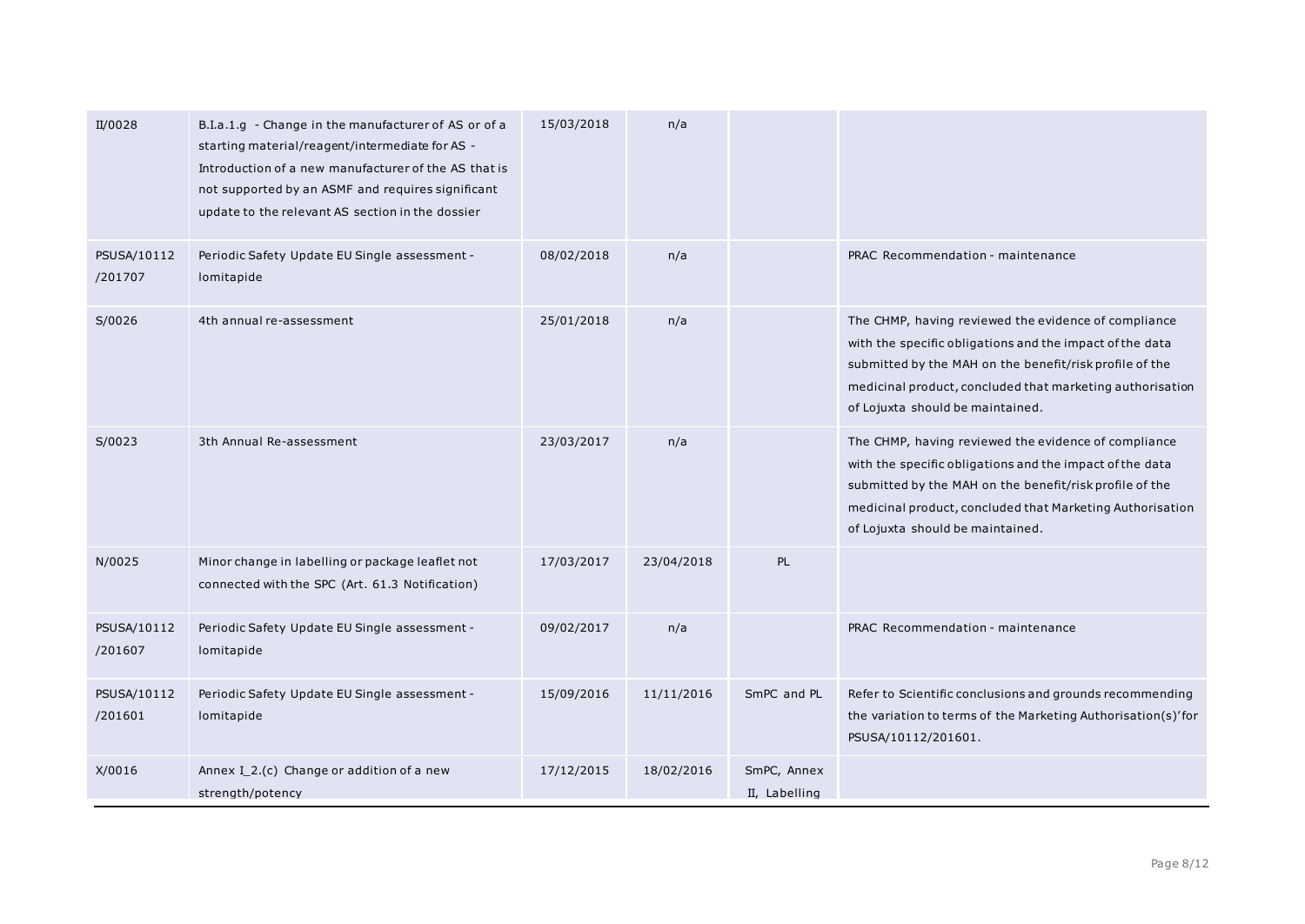|                        |                                                                                                                                                                                                                                                                                                      |            |            | and PL      |                                                                                                                                                                                                                                                                     |
|------------------------|------------------------------------------------------------------------------------------------------------------------------------------------------------------------------------------------------------------------------------------------------------------------------------------------------|------------|------------|-------------|---------------------------------------------------------------------------------------------------------------------------------------------------------------------------------------------------------------------------------------------------------------------|
| PSUSA/10112<br>/201507 | Periodic Safety Update EU Single assessment -<br>lomitapide                                                                                                                                                                                                                                          | 11/02/2016 | n/a        |             | PRAC Recommendation - maintenance                                                                                                                                                                                                                                   |
| S/0020                 | Annual re-assessment.                                                                                                                                                                                                                                                                                | 19/11/2015 | n/a        |             |                                                                                                                                                                                                                                                                     |
| PSUSA/10112<br>/201501 | Periodic Safety Update EU Single assessment -<br>lomitapide                                                                                                                                                                                                                                          | 10/09/2015 | n/a        |             | PRAC Recommendation - maintenance                                                                                                                                                                                                                                   |
| IA/0019                | B.I.a.1.f - Change in the manufacturer of AS or of a<br>starting material/reagent/intermediate for AS -<br>Changes to quality control testing arrangements for<br>the AS -replacement or addition of a site where<br>batch control/testing takes place                                               | 21/08/2015 | n/a        |             |                                                                                                                                                                                                                                                                     |
| IB/0018                | C.I.11.z - Introduction of, or change(s) to, the<br>obligations and conditions of a marketing<br>authorisation, including the RMP - Other variation                                                                                                                                                  | 22/07/2015 | 18/02/2016 | Annex II    |                                                                                                                                                                                                                                                                     |
| IA/0017                | B.II.e.4.a - Change in shape or dimensions of the<br>container or closure (immediate packaging) - Non-<br>sterile medicinal products                                                                                                                                                                 | 23/06/2015 | n/a        |             |                                                                                                                                                                                                                                                                     |
| II/0014/G              | This was an application for a group of variations.<br>Grouping of three type II variations as follows:<br>Variation 1<br>Submission of the CSR for study AEGR-733-024<br>undertaken to investigate the effect of atorvastatin<br>(a weak CYP3A4 inhibitor) on the pharmacokinetics<br>of lomitapide; | 26/02/2015 | 30/03/2015 | SmPC and PL | Data from three drug-drug interaction studies and from<br>literature on effect of CYP3A4 inhibitors have been analysed<br>and justify the recommendation for concomitant dosing<br>separation and adjustment of lomitapide when combined<br>with CYP3A4 inhibitors. |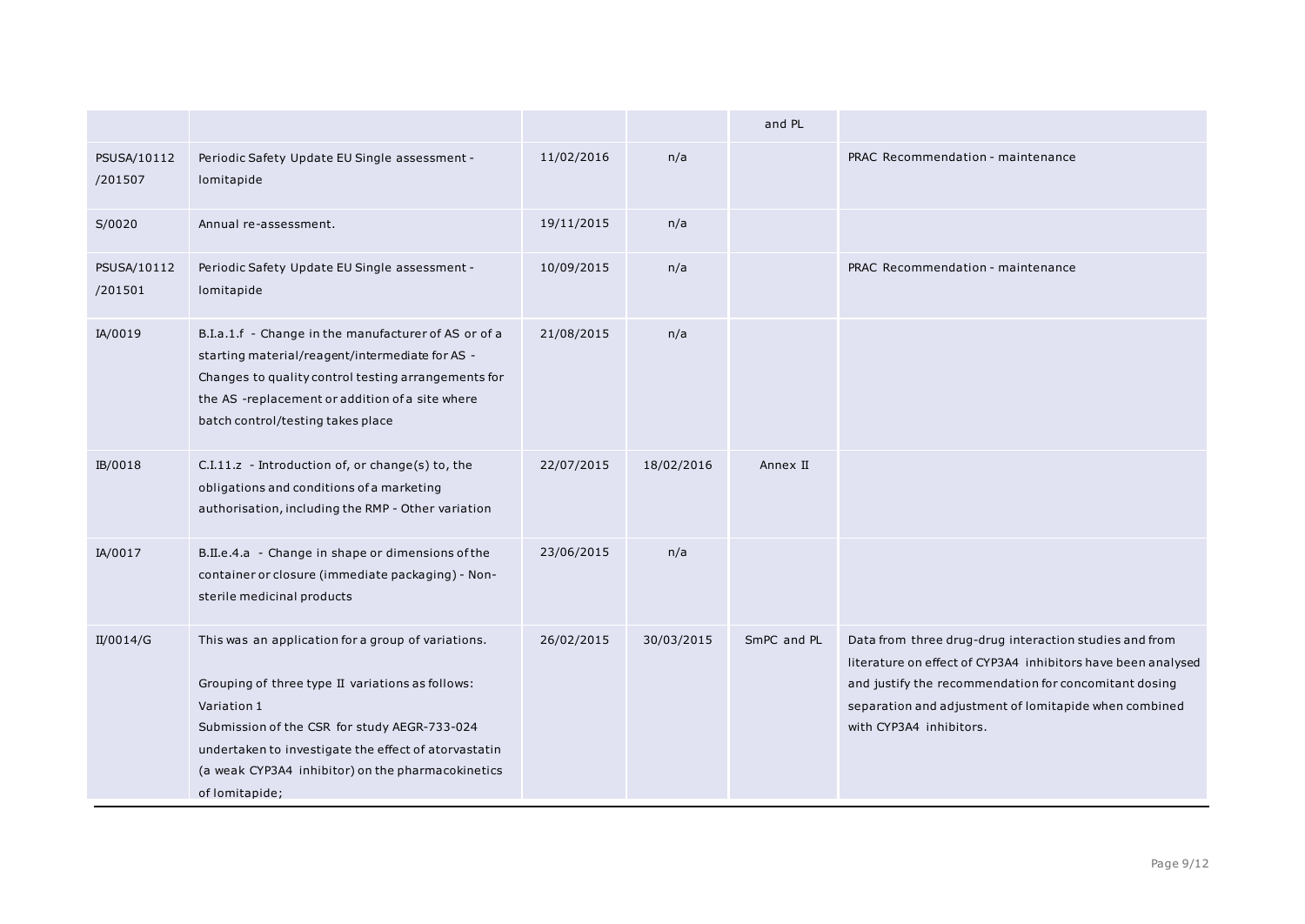|                        | Variation 2<br>Submission of the CSR for study AEGR-733-029<br>undertaken to investigate the effect of Ortho Cyclen<br>(ethinyl estradiol/norgestimate; a weak CYP3A4<br>inhibitor) on the pharmacokinetics of lomitapide;<br>Variation 3<br>Submission of the final report related to the<br>validation of a mechanistic (PBPK) model to predict<br>lomitapide interactions with CYP3A4 inhibitors.<br>As a consequence sections 4.2, 4.4 and 4.5 of the<br>SmPC have been updated and the Package Leaflet<br>and the RMP have been updated accordingly. A<br>revised RMP version 5.0 was provided as part of the<br>application.<br>C.I.4 - Change(s) in the SPC, Labelling or PL due to<br>new quality, preclinical, clinical or pharmacovigilance<br>data<br>C.I.4 - Change(s) in the SPC, Labelling or PL due to<br>new quality, preclinical, clinical or pharmacovigilance<br>data<br>C.I.4 - Change(s) in the SPC, Labelling or PL due to<br>new quality, preclinical, clinical or pharmacovigilance<br>data |            |     |                                   |
|------------------------|---------------------------------------------------------------------------------------------------------------------------------------------------------------------------------------------------------------------------------------------------------------------------------------------------------------------------------------------------------------------------------------------------------------------------------------------------------------------------------------------------------------------------------------------------------------------------------------------------------------------------------------------------------------------------------------------------------------------------------------------------------------------------------------------------------------------------------------------------------------------------------------------------------------------------------------------------------------------------------------------------------------------|------------|-----|-----------------------------------|
| PSUSA/10112<br>/201407 | Periodic Safety Update EU Single assessment -<br>lomitapide                                                                                                                                                                                                                                                                                                                                                                                                                                                                                                                                                                                                                                                                                                                                                                                                                                                                                                                                                         | 12/02/2015 | n/a | PRAC Recommendation - maintenance |
| II/0012                | C.I.13 - Other variations not specifically covered<br>elsewhere in this Annex which involve the submission                                                                                                                                                                                                                                                                                                                                                                                                                                                                                                                                                                                                                                                                                                                                                                                                                                                                                                          | 18/12/2014 | n/a |                                   |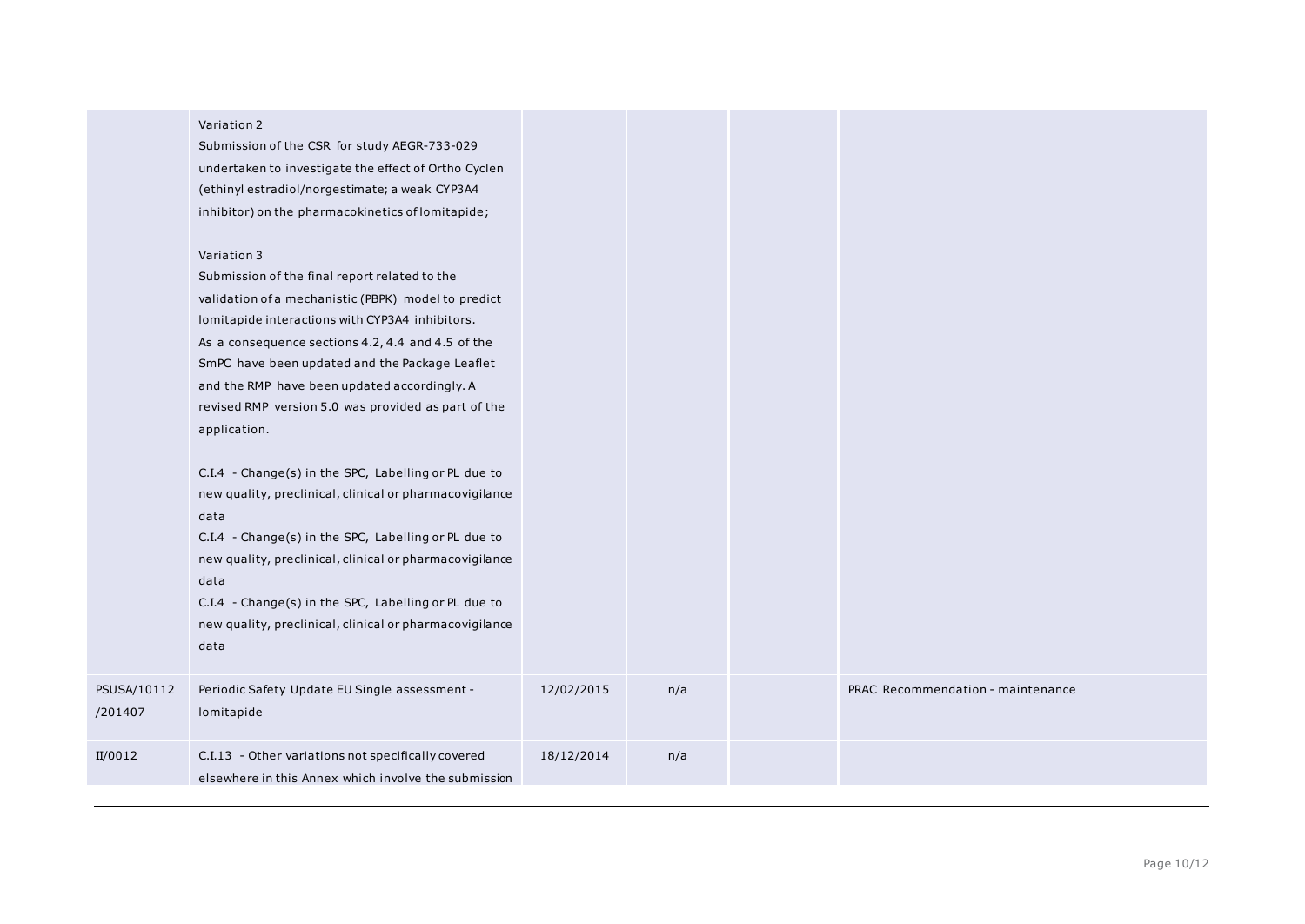|                  | of studies to the competent authority                                                                                                                                                                                                                                                                                                                                                     |            |            |                     |                                                                                                                                                                                                                                                                                  |
|------------------|-------------------------------------------------------------------------------------------------------------------------------------------------------------------------------------------------------------------------------------------------------------------------------------------------------------------------------------------------------------------------------------------|------------|------------|---------------------|----------------------------------------------------------------------------------------------------------------------------------------------------------------------------------------------------------------------------------------------------------------------------------|
| S/0011           | First Annual Re-assessment                                                                                                                                                                                                                                                                                                                                                                | 20/11/2014 | n/a        |                     | The CHMP, having reviewed the evidence of compliance<br>with the specific obligations and the impact of the data<br>submitted by the MAH on the benefit/risk profile of the<br>medicinal product, concluded that the Marketing<br>Authorisation of Lojuxta should be maintained. |
| <b>PSUV/0008</b> | Periodic Safety Update                                                                                                                                                                                                                                                                                                                                                                    | 25/09/2014 | 19/11/2014 | SmPC and PL         | Please refer to Lojuxta-EMEA-H-C-2578-PSUV-0008 EPAR:<br>Scientific conclusions and grounds recommending the<br>variation to the terms of the marketing authorisation.                                                                                                           |
| IAIN/0010        | C.I.8.a - Introduction of or changes to a summary of<br>Pharmacovigilance system - Changes in QPPV<br>(including contact details) and/or changes in the<br>PSMF location                                                                                                                                                                                                                  | 27/06/2014 | n/a        |                     |                                                                                                                                                                                                                                                                                  |
| IB/0007          | C.I.z - Changes (Safety/Efficacy) of Human and<br>Veterinary Medicinal Products - Other variation                                                                                                                                                                                                                                                                                         | 06/06/2014 | n/a        |                     |                                                                                                                                                                                                                                                                                  |
| N/0009           | Minor change in labelling or package leaflet not<br>connected with the SPC (Art. 61.3 Notification)                                                                                                                                                                                                                                                                                       | 03/06/2014 | 19/11/2014 | Labelling and<br>PL |                                                                                                                                                                                                                                                                                  |
| IA/0006/G        | This was an application for a group of variations.<br>B.I.b.1.d - Change in the specification parameters<br>and/or limits of an AS, starting<br>material/intermediate/reagent - Deletion of a non-<br>significant specification parameter (e.g. deletion of<br>an obsolete parameter)<br>B.I.b.2.a - Change in test procedure for AS or<br>starting material/reagent/intermediate - Minor | 28/02/2014 | 19/11/2014 | SmPC                |                                                                                                                                                                                                                                                                                  |